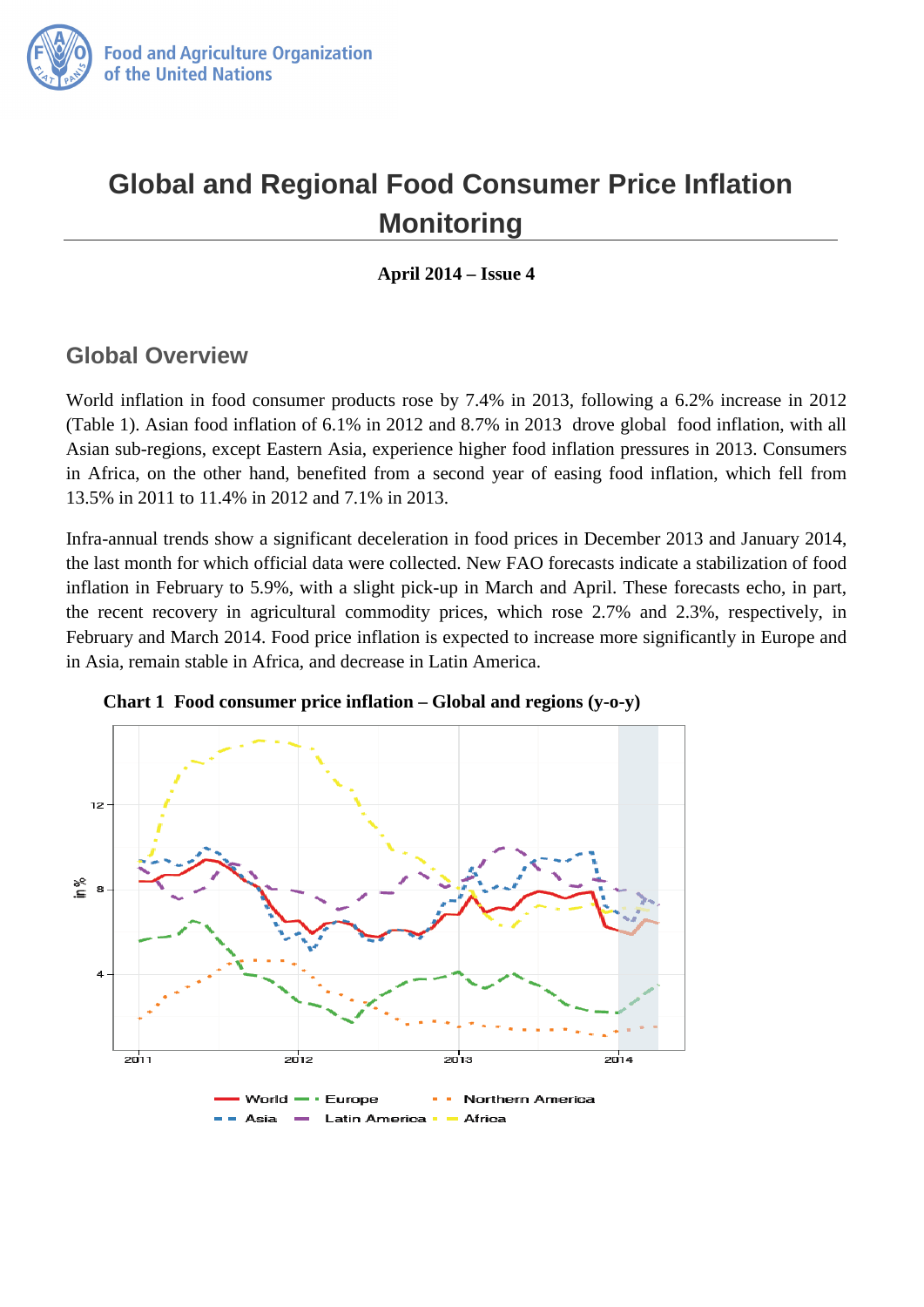| <b>Growth rates in</b> | 2011 | 2012 | 2013 | 2014 |      |      |      |
|------------------------|------|------|------|------|------|------|------|
| percent                |      |      |      | Jan  | Feb* | Mar* | Apr* |
| World                  | 8.4  | 6.2  | 7.4  | 6.1  | 5.9  | 6.6  | 6.4  |
| <b>Africa</b>          | 13.5 | 11.4 | 7.1  | 7.1  | 7.2  | 7.0  | 7.0  |
| Southern Africa        | 7.0  | 7.3  | 5.7  | 4.2  | 5.3  | 5.8  | 6.0  |
| Western Africa         | 9.3  | 8.7  | 6.8  | 5.7  | 5.9  | 5.7  | 6.1  |
| Northern Africa        | 9.4  | 8.4  | 7.7  | 9.5  | 9.8  | 9.2  | 8.2  |
| Central Africa         | 12.1 | 11.8 | 9.5  | 5.4  | 5.7  | 4.4  | 5.8  |
| Eastern Africa         | 23.3 | 17.6 | 7.1  | 7.8  | 7.5  | 7.6  | 7.5  |
| <b>Americas</b>        | 6.6  | 5.8  | 6.0  | 5.4  | 5.4  | 5.2  | 5.0  |
| South America          | 9.5  | 8.4  | 10.6 | 9.5  | 9.4  | 9.1  | 8.7  |
| Central America        | 5.9  | 6.9  | 5.5  | 5.2  | 5.7  | 4.6  | 4.5  |
| Caribbean              | 7.2  | 6.3  | 5.6  | 2.4  | 2.6  | 2.1  | 2.5  |
| Northern America       | 3.7  | 2.6  | 1.4  | 1.4  | 1.4  | 1.5  | 1.5  |
| Asia                   | 8.6  | 6.1  | 8.7  | 6.9  | 6.4  | 7.6  | 7.3  |
| Eastern Asia           | 10.6 | 4.4  | 4.1  | 3.2  | 2.4  | 5.1  | 4.9  |
| South-Eastern Asia     | 2.6  | 4.1  | 7.6  | 7.9  | 7.8  | 7.4  | 7.5  |
| Western Asia           | 6.2  | 10.2 | 15.6 | 16.4 | 16.7 | 15.7 | 16.9 |
| Southern Asia          | 8.8  | 8.1  | 13.3 | 9.6  | 9.4  | 9.5  | 8.9  |
| <b>Europe</b>          | 5.1  | 2.9  | 3.2  | 2.2  | 2.6  | 3.1  | 3.5  |
| Southern Europe        | 2.5  | 2.5  | 2.4  | 0.8  | 1.2  | 1.6  | 1.9  |
| Eastern Europe         | 8.0  | 3.1  | 3.8  | 3.1  | 4.0  | 5.2  | 6.2  |
| Northern Europe        | 5.1  | 3.0  | 3.1  | 1.7  | 1.1  | 1.6  | 1.0  |
| Western Europe         | 2.3  | 2.9  | 2.8  | 1.9  | 2.1  | 1.7  | 1.7  |

**Table 1 Trends in global and regional consumer food price inflation** 

Note: monthly inflation rates are year-on-year growth rates (month m / month m-12)

\* Forecasts

 $\overline{a}$ 

### **Regional focus: Latin America**

In 20[1](#page-1-0)3, the average price of food items purchased by Latin American<sup>1</sup> households increased by 8.9%, following a 7.9% increase in 2012. In May 2013, food price inflation of 10.1% was the highest in 5 years. Since then, inflation has constantly fallen, with our forecasts indicating a continuation of this trend for the first 4 months of 2014. This contrasts with other regions of the world, where a stabilization or slight pick-up in food prices is anticipated as a result of rising agricultural commodity prices. The recent recovery of some major currencies in the region may explain this trend, such as appreciation of the Brazilian Real, which rose by approximately 5% against the USD since the start of the year, as stronger national currencies reduce the import value of agricultural commodities which are usually traded in USD.

<span id="page-1-0"></span> $1$  In this release, the Latin America aggregate includes South America, Central America and Caribbean countries.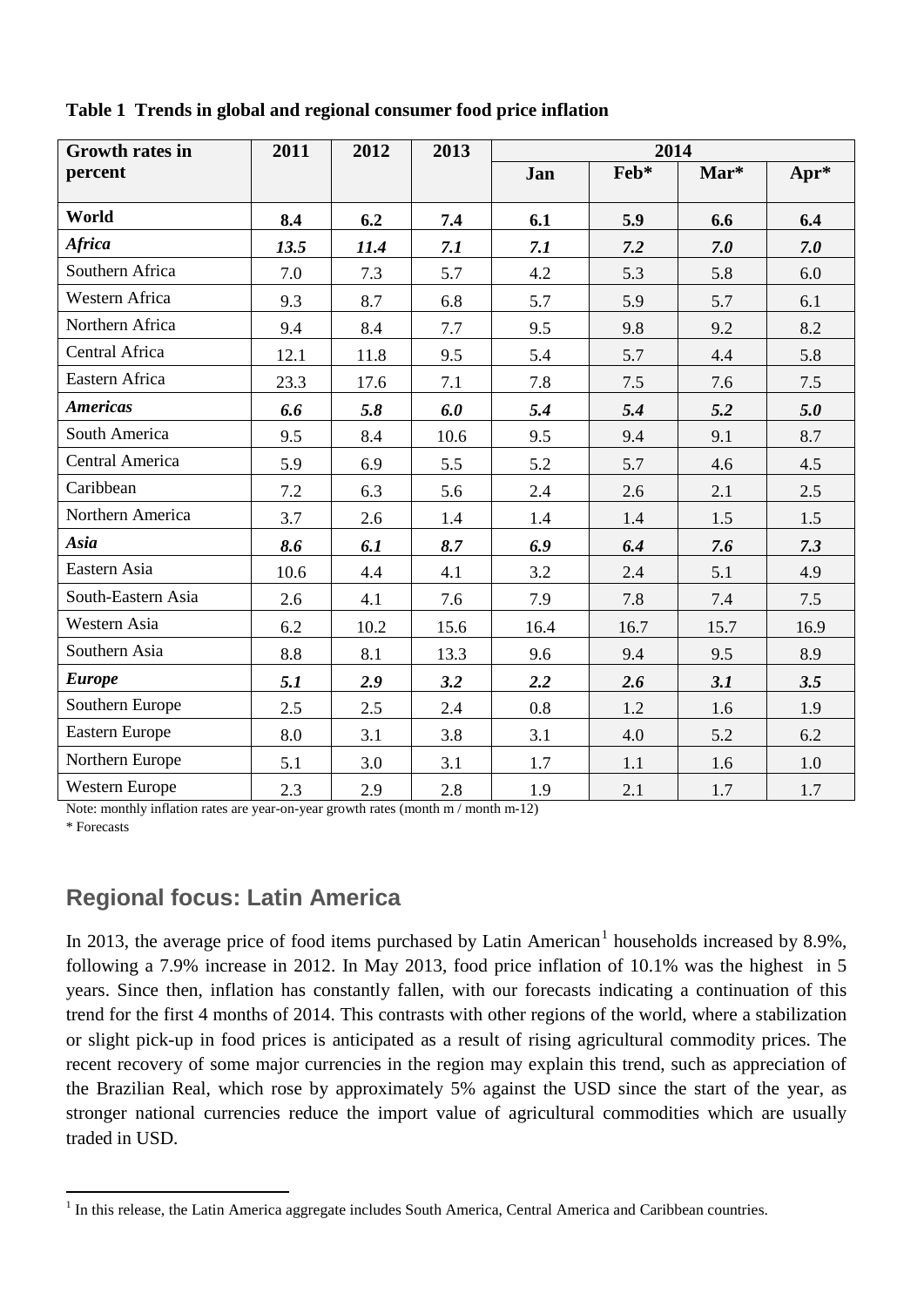At the sub-regional level, Central America stands out slightly, as it experienced rising food inflation since October 2013. This is essentially the result of regular and higher than usual increases in the price of certain fruits and vegetables in Mexico, especially red and green tomatoes, which are a basic staple. Harvests in the states of Sonora, Sinaloa and Jalisco, the main producers of the commodity, have suffered from bad weather conditions at a time of the year when demand is typically high. As these factors phase out, food inflation in March and April is likely to slow down, in line with the trends projected for Latin America as a whole.

Since 2009, food inflation in South America has been constantly higher than in other sub-regions, and characterized by a high variability across countries. Countries such as Argentina and Venezuela have had to cope with structurally high inflation rates, in particular for food items. In the case of Venezuela, structural factors limiting the domestic supply of food products has been compounded by political, economic and monetary instability. As a result, food prices surged by 54.2% in 2013, with a peak of year-on-year inflation of 79% in November 2013.

Brazil also experienced sustained food inflation of 11.2% in 2013, with an annual rate almost double the general inflation rate of 6.2%. Food price inflation peaked in Brazil in April (14.0%) and slowed down after to reach a low of 7.3% in January 2014. Given the weak economic growth prospects for the beginning of 2014, the slight recovery of the Brazilian Real and the limited elasticity of domestic food prices to changes in prices on international commodity markets<sup>[2](#page-2-0)</sup>, Brazil is unlikely to see food inflation increase in the first half of 2014.



**Chart 2 Food consumer price inflation – Latin America and sub-regions (y-o-y)**

 $\overline{a}$ 

<span id="page-2-0"></span> $2$  For evidence, see for example M. Jalil and E. Tamayo Zea (2011), pp 161-162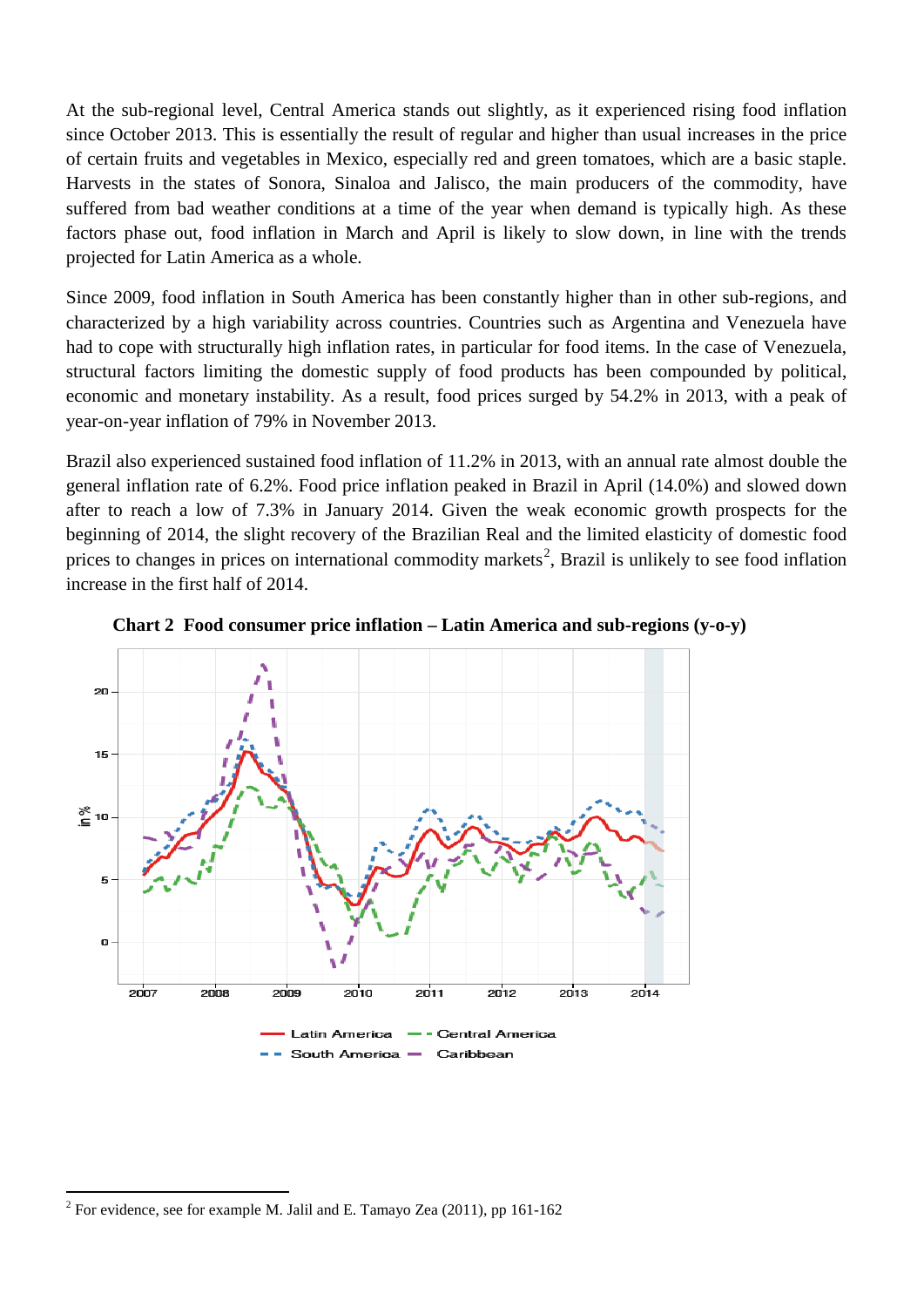#### **Box 1 Real food consumer prices**

Real food consumer prices measure the extent to which food prices rise relative to the price of the basket of all consumer goods. The computation of real food consumer prices for OECD and BRICS countries (Brazil, Russia, India, China and South Africa) shows that real food price inflation is still a feature in most countries, but is significantly higher and more volatile in the developing countries of BRICS compared to OECD countries (see Chart 3). This is explained in part by the higher weight of food in the consumer basket of developing countries, as well as the higher integration in developed countries between food markets and other sectors of the economy due to lengthier, more complex and diversified value-chains and market structures.



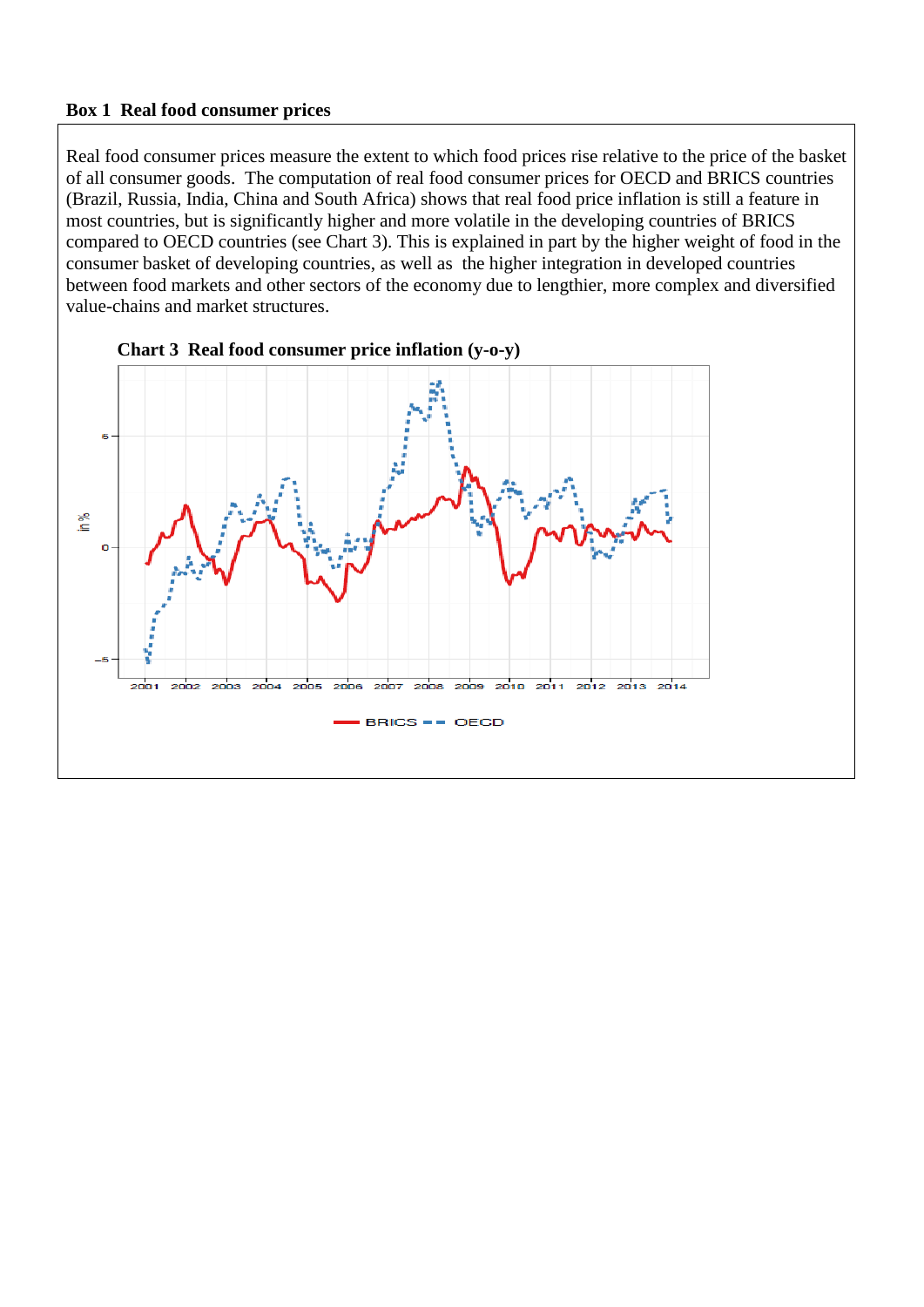This release provides global, regional and sub-regional forecasts of food consumer prices up to the current month, April 2014, also known as now-casts. The forecasting methodology used is described below.

#### **Purpose**

Consumer price indices (CPI) are disseminated by countries with a time-lag that typically varies from 1 to 4 months. Global CPI datasets, such as those disseminated by the ILO, the UNSD or the IMF, have a longer lag because of the time needed to collect, compile and publish the data provided by countries. In order to monitor current trends in food inflation, it is therefore necessary to forecast price changes to the current period. In this release, forecasts were provided for 3 months (February, March and April 2014).

#### **Modeling approach**

Econometric models were used to forecast monthly food price changes using augmented ARIMA (Auto-Regressive Integrated Moving Average ) models tailored to each of the sub-regions. The regressors and the structure of lags were selected using a stepwise procedure based on the Akaike Information Criteria (AIC). Regional and global forecasts were derived by aggregating the forecasted sub-regional indices.

#### **Explanatory variables**

Explanatory variables included changes in daily exchange rates (for 14 currencies against the USD, including the Euro, the British Pound, the South African Rand, and the Brazilian Real), indices representing the main equity markets, and the FAO Food Price Indexes (FPIs). Changes in exchange rates explain changes in the food CPI as they affect the value of imported goods and, therefore, the overall price of the food basket purchased by households. Indices representing the main equity markets (S&P 500, Shanghai Stock Exchange, Bovespa Index, etc.) proxied activity data, where economic activity is known to be positively correlated with overall inflation. Finally, the FAO FPIs for the different commodity groups (Cereals, Vegetable Oils, Meat, Dairy, Sugar) were used as benchmarks for agricultural commodity prices on international markets. As the FPIs indices are available on a monthly basis after the month end, forecasts for the current month (April) were necessary, and obtained using ARIMA models for each of the sub-indices and prices from the main spot and futures markets (1 month ahead contracts). For example, the cereals price index was forecasted using the reference price for No.2 Yellow corn in Central Illinois, No.2 Milling Oats in Minneapolis and No. 1 soft white wheat in Portland, which are available daily. Finally, a principal component analysis was applied to each of the groups of variables (exchange rates, stock indices, commodity price indices) in order to extract the relevant information and limit redundancies.

#### **Model selection**

Out-of-sample forecasting accuracy for the augmented ARIMA models was compared to AR(1) and AR(0) models (random walk process) on the basis of the Root Mean Square Errors (RMSE),and their average capacity to predict the sign and direction of price changes. The table below shows that for South America, as in most of other sub-regions, forecasting Food CPIs using an augmented ARIMA model is superior to the AR(1) and AR(0) alternatives. In particular, the ARIMA model correctly predicts deflation episodes 67% of the time and correctly anticipates the direction of the changes more than 50% of the time.

| $\frac{1}{2}$ and $\frac{1}{2}$ 100 $\frac{1}{2}$ 1101 company accuracy (bound 1 michel |              |       |       |  |  |  |  |
|-----------------------------------------------------------------------------------------|--------------|-------|-------|--|--|--|--|
|                                                                                         | <b>ARIMA</b> | AR(1) | AR(0) |  |  |  |  |
| <b>RMSE</b>                                                                             | 0.04         | 0.06  | 0.05  |  |  |  |  |
| Sign                                                                                    | 0.95         | 0.95  | 0.95  |  |  |  |  |
| Sign < 0                                                                                | 0.67         | 0.00  | 0.00  |  |  |  |  |
| Sign > 0                                                                                | 0.97         | 1.00  | 1.00  |  |  |  |  |
| Direction                                                                               | 0.53         | 0.44  | 0.33  |  |  |  |  |
| Direction $< 0$                                                                         | 0.57         | 0.33  | 0.33  |  |  |  |  |
| Direction $> 0$                                                                         | 0.51         | 0.52  | 0.33  |  |  |  |  |

**Table 2** Food CPI forecasting accuracy (South America)